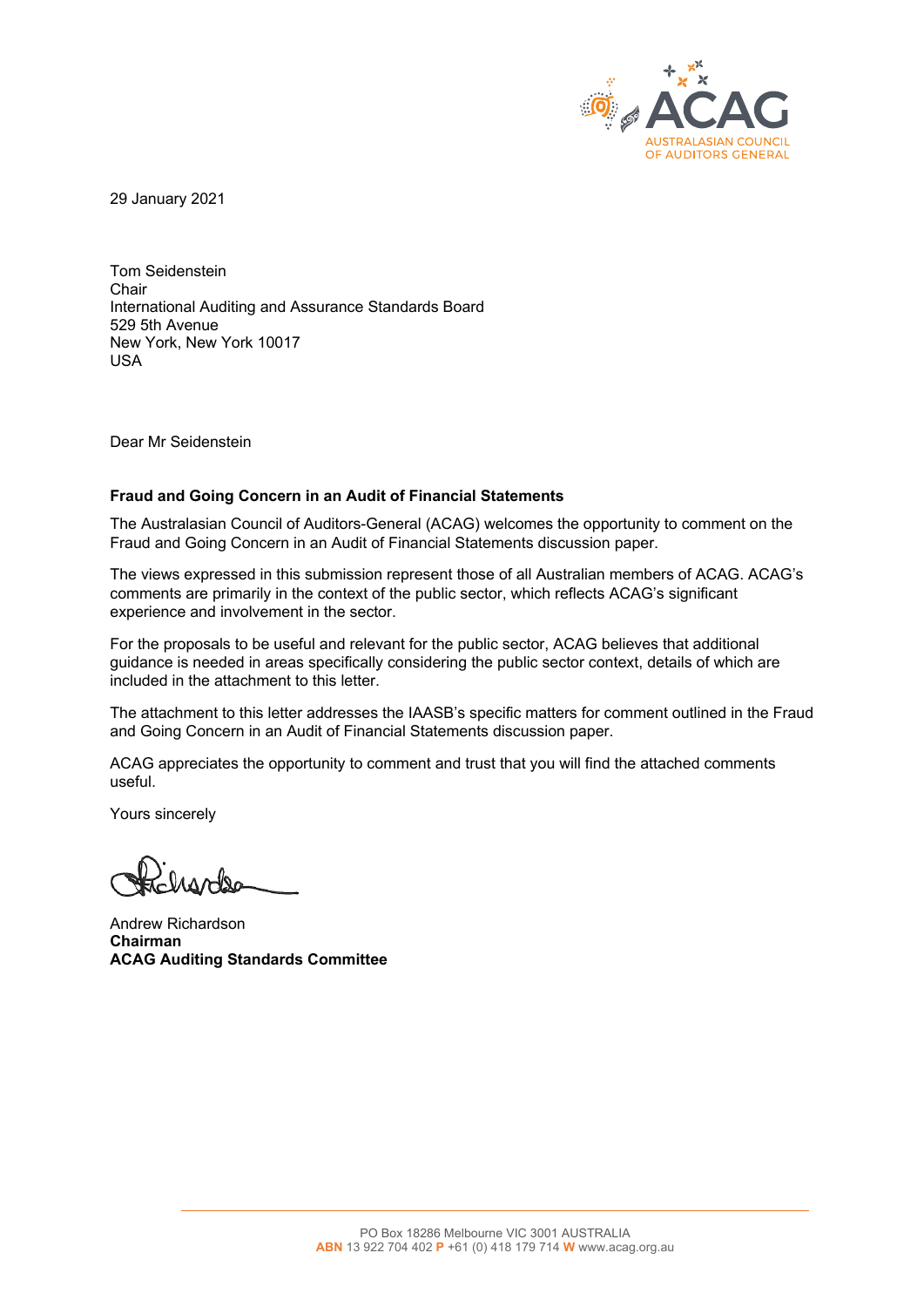## **Attachment**

## **FRAUD AND GOING CONCERN IN AN AUDIT OF FINANCIAL STATEMENTS**

| Questions                                                                                                                                                                                                                | Responses from the ACAG Group                                                                                                                                                                                                                                                                                                                                                                                                                                                                                                                                                                                                                                                                                                                                                                                                                                                                                                                                                                                                                                                                                                                                                                                                                                                                                                                                                                                                                                                                                                                                                                                                                                                                                                                                                                                                                                                                                                                                                                                                                                                                                                                                                                                             |
|--------------------------------------------------------------------------------------------------------------------------------------------------------------------------------------------------------------------------|---------------------------------------------------------------------------------------------------------------------------------------------------------------------------------------------------------------------------------------------------------------------------------------------------------------------------------------------------------------------------------------------------------------------------------------------------------------------------------------------------------------------------------------------------------------------------------------------------------------------------------------------------------------------------------------------------------------------------------------------------------------------------------------------------------------------------------------------------------------------------------------------------------------------------------------------------------------------------------------------------------------------------------------------------------------------------------------------------------------------------------------------------------------------------------------------------------------------------------------------------------------------------------------------------------------------------------------------------------------------------------------------------------------------------------------------------------------------------------------------------------------------------------------------------------------------------------------------------------------------------------------------------------------------------------------------------------------------------------------------------------------------------------------------------------------------------------------------------------------------------------------------------------------------------------------------------------------------------------------------------------------------------------------------------------------------------------------------------------------------------------------------------------------------------------------------------------------------------|
| 1 <sub>1</sub>                                                                                                                                                                                                           | In regard to the expectation gap (See Section 1 of the Discussion Paper)                                                                                                                                                                                                                                                                                                                                                                                                                                                                                                                                                                                                                                                                                                                                                                                                                                                                                                                                                                                                                                                                                                                                                                                                                                                                                                                                                                                                                                                                                                                                                                                                                                                                                                                                                                                                                                                                                                                                                                                                                                                                                                                                                  |
| (a) What do you think<br>is the main cause<br>of the expectation<br>gap relating to<br>fraud and going<br>concern in an audit<br>of financial<br>statements?                                                             | We acknowledge the three components of the expectation gap published by the<br>Association of Chartered Certified Accountants <sup>1</sup> .<br>We noted the following as the main causes of the expectation gap:<br>The ongoing misunderstanding by users of the financial report of:<br>-the scope of a reasonable assurance engagement (with linkages to fee<br>pressure)<br>- the period that the audit report covers; historical not forecasts<br>-concept of materiality for the detection of fraud<br>- extent of audit work done in relation to fraud<br>-accountability for fraud<br>Detection risk: in particular when fraud is as a result of collusion.<br>$\bullet$<br>Increased public expectations attributable to many factors including the use<br>of enhanced auditing tools and industry responsiveness to significant<br>frauds.                                                                                                                                                                                                                                                                                                                                                                                                                                                                                                                                                                                                                                                                                                                                                                                                                                                                                                                                                                                                                                                                                                                                                                                                                                                                                                                                                                      |
|                                                                                                                                                                                                                          | We note that the expectation gap for going concern is less of a focus in the public<br>sector.                                                                                                                                                                                                                                                                                                                                                                                                                                                                                                                                                                                                                                                                                                                                                                                                                                                                                                                                                                                                                                                                                                                                                                                                                                                                                                                                                                                                                                                                                                                                                                                                                                                                                                                                                                                                                                                                                                                                                                                                                                                                                                                            |
| (b) In your view, what<br>could be done, by<br>the IAASB and / or<br>others (please<br>specify), to narrow<br>the expectation<br>gap related to<br>fraud and going<br>concern in an audit<br>of financial<br>statements? | Improve users understanding by:<br>Increasing auditor reporting transparency. Global auditor reporting reforms<br>$\bullet$<br>in recent years has been a significant step in this regard. The information<br>about the auditor's and preparer's respective responsibilities in the current<br>standards strike an appropriate balance between detail and brevity,<br>however, there are opportunities for auditors to outline engagement-<br>specific information related to fraud or going concern which may be helpful.<br>For example, there may be an opportunity to increase transparency and<br>understanding of the scope of an audit by including summary information<br>around going concern, about the risk assessment made and procedures<br>performed by the auditor, consistent with how the matter might be<br>described if it were a key audit matter. However, this option is less likely to<br>be suitable for fraud response where unpredictability is an essential<br>element in the audit work.<br>Better defining the minimum requirements to be communicated to those<br>$\bullet$<br>charged with governance (TCWG). The reporting of auditor's fraud risk<br>assessment and procedure performed by auditors to address fraud risk may<br>reduce the expectation gap.<br>Considering the inclusion of disclosures about what has caused (control<br>breakdowns or misstatement in judgements) material restatements of a<br>financial report due to fraud.<br>Improving disclosures of the stress testing or scenario analysis within<br>$\bullet$<br>financial statements for going concern within IAS 1 Presentation of<br><b>Financial Statements</b><br>Considering whether Director's Declaration or equivalent attestation to fraud<br>and error controls may make a difference to the emphasis placed by the<br>Directors on the control environment.<br>Educating users about why fraud may not be detected. There should also<br>be an emphasis that the auditor is not signing an opinion stating that the<br>entity and its financial statements are free from fraud and error, they are<br>signing an opinion to state that the financial statements are not materially<br>misstated. |

<sup>&</sup>lt;sup>1</sup> Closing the expectation gap in audit | ACCA Global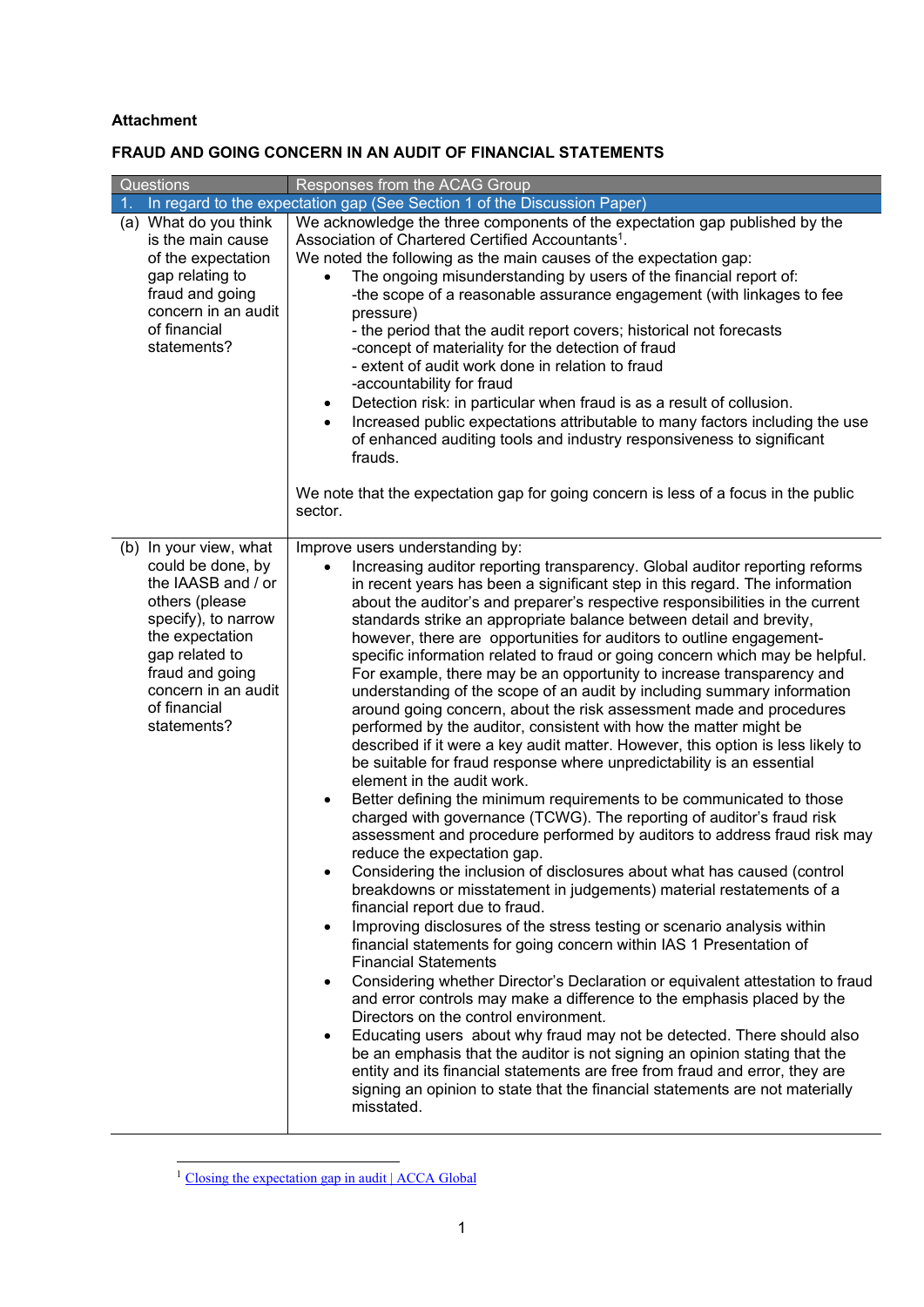|                                                                                                           | Continued development of auditors in:<br>a. the application of the requirements of ISA 240 including analysis of<br>information (clients' processes and monitoring of fraud risk and<br>communication in managing fraud risk, data), and risk assessments, to<br>apply scepticism and where appropriate collaboration of management's<br>fraud risk assessments with other evidence.<br>b. data analytics<br>c. professional scepticism.<br>Enhancements to auditing standards, such as:<br>Improved guidance on the relationship between fraud and internal control<br>frameworks.<br>Better guidance on evidence requirements within ISA 240. Further guidance<br>$\bullet$<br>on risk factors, for example, in the public sector red flags could include<br>under-resourced internal audit function and/or insufficient focus on routine<br>financial hygiene topics, long-serving people in key senior roles and many<br>short-term or acting people reporting to them, lack of capability and training<br>to ensure strong financial management, the pattern/nature of<br>complaints/referrals/protected interest disclosures received by the audit<br>office or other public sector integrity agencies, history of previous audit<br>findings, distance from/opacity to central Treasury scrutiny and<br>accountability etc.<br>Improved guidance on the use of data analytics as a substantive test of<br>$\bullet$<br>detail or other tests of detail.<br>Guidance on the use of forensic accountants.<br>$\bullet$<br>Consideration of a requirement of a more detailed entity assessment<br>$\bullet$<br>regarding the risk of fraud similar to the current assessment for going<br>concern. |
|-----------------------------------------------------------------------------------------------------------|--------------------------------------------------------------------------------------------------------------------------------------------------------------------------------------------------------------------------------------------------------------------------------------------------------------------------------------------------------------------------------------------------------------------------------------------------------------------------------------------------------------------------------------------------------------------------------------------------------------------------------------------------------------------------------------------------------------------------------------------------------------------------------------------------------------------------------------------------------------------------------------------------------------------------------------------------------------------------------------------------------------------------------------------------------------------------------------------------------------------------------------------------------------------------------------------------------------------------------------------------------------------------------------------------------------------------------------------------------------------------------------------------------------------------------------------------------------------------------------------------------------------------------------------------------------------------------------------------------------------------------------------------------------------------------------------------------|
|                                                                                                           | With regards to going concern, there should be greater explanation in the standards<br>regarding going concern in a public sector context<br>Of note is the New Zealand Accounting Standards Board (NZASB) who has<br>proposed additional disclosures in the financial statements relating to significant<br>judgements and estimates regarding the appropriateness of the going concern<br>assumptions, and additional disclosures where material uncertainties                                                                                                                                                                                                                                                                                                                                                                                                                                                                                                                                                                                                                                                                                                                                                                                                                                                                                                                                                                                                                                                                                                                                                                                                                                       |
|                                                                                                           | had been identified.                                                                                                                                                                                                                                                                                                                                                                                                                                                                                                                                                                                                                                                                                                                                                                                                                                                                                                                                                                                                                                                                                                                                                                                                                                                                                                                                                                                                                                                                                                                                                                                                                                                                                   |
| 2.<br>Sections II and IV). In your view:                                                                  | This paper sets out the auditor's current requirements in relation to fraud in an audit of financial<br>statements, and some of the issues and challenges that have been raised with respect to this (see                                                                                                                                                                                                                                                                                                                                                                                                                                                                                                                                                                                                                                                                                                                                                                                                                                                                                                                                                                                                                                                                                                                                                                                                                                                                                                                                                                                                                                                                                              |
| (a) Should the auditor<br>have enhanced or<br>more requirements<br>with regard to<br>fraud in an audit of | The requirements of the current standards are considered adequate with respect to<br>identifying and assessing risk of material misstatement in the financial statements<br>due to fraud. . Execution is critical in terms of professional scepticism and improved<br>ability for analysis with data analytics.                                                                                                                                                                                                                                                                                                                                                                                                                                                                                                                                                                                                                                                                                                                                                                                                                                                                                                                                                                                                                                                                                                                                                                                                                                                                                                                                                                                        |
| financial<br>statements? If yes,<br>in what areas?                                                        | If enhanced requirements are introduced, they need to be risk based and scalable.<br>There also needs to be a holistic approach, starting with management and those<br>charged with governance to set the tone at the top, in conjunction with efforts from<br>standard setters, professional bodies and the profession itself, in order for any<br>changes to be successful.                                                                                                                                                                                                                                                                                                                                                                                                                                                                                                                                                                                                                                                                                                                                                                                                                                                                                                                                                                                                                                                                                                                                                                                                                                                                                                                          |
|                                                                                                           | In the public sector the mandate of the Auditor-General may include considerations<br>that relate to probity, propriety and compliance. There may be enhanced<br>expectations around fraud as a matter of public or parliamentary interest. The<br>response to any such interest is better placed in the hands of Auditors-General than<br>to be dealt with by general auditing standards given that any such work is set out<br>with the intention of being additional and informed by that audit office's user interest.                                                                                                                                                                                                                                                                                                                                                                                                                                                                                                                                                                                                                                                                                                                                                                                                                                                                                                                                                                                                                                                                                                                                                                             |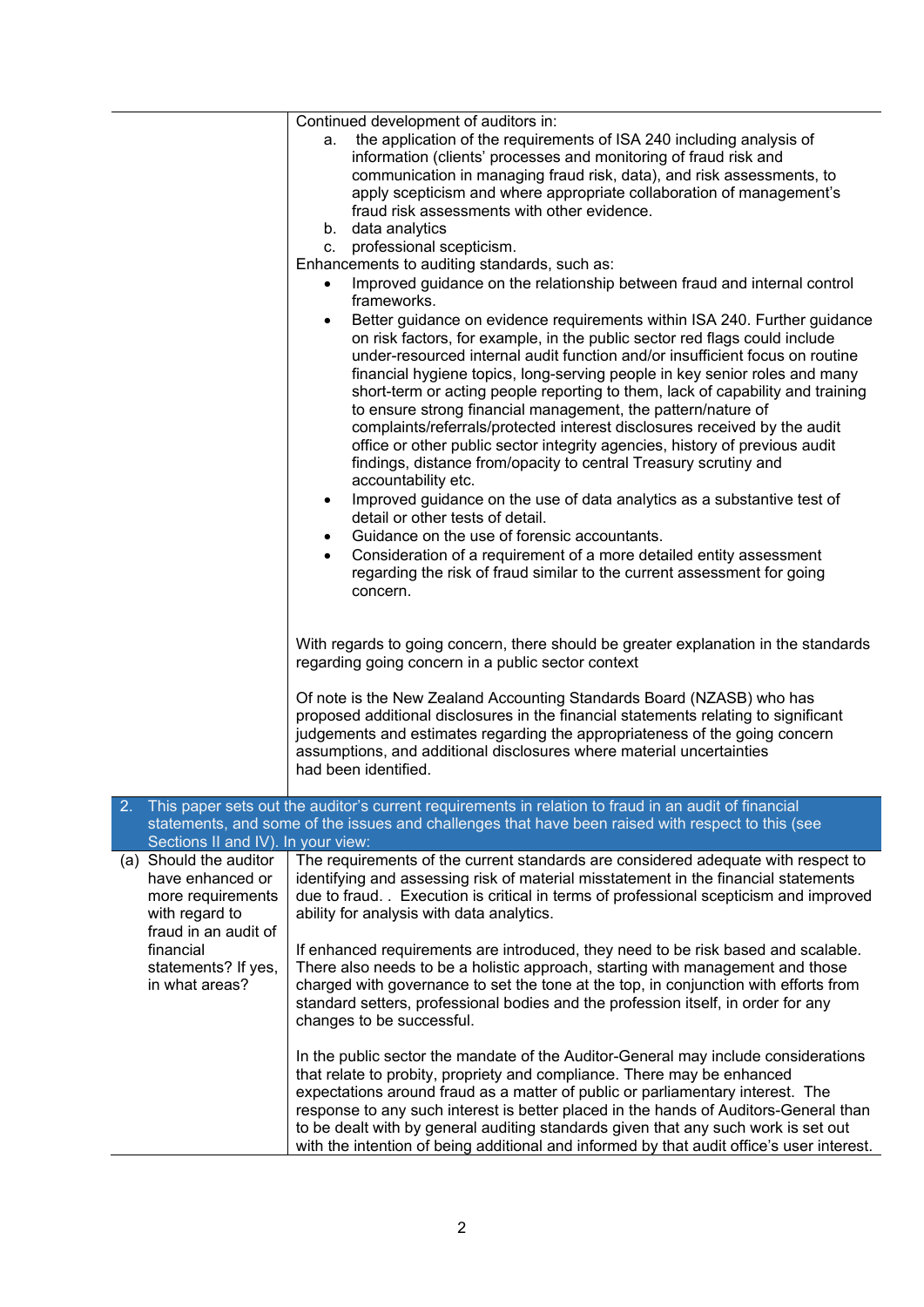|             |                                                                                                                                            | Additional complications for public sector auditors with respect to third party fraud in<br>item eight below.                                                                                                                                                                                                                                                                                                                                                                                                                                                            |
|-------------|--------------------------------------------------------------------------------------------------------------------------------------------|--------------------------------------------------------------------------------------------------------------------------------------------------------------------------------------------------------------------------------------------------------------------------------------------------------------------------------------------------------------------------------------------------------------------------------------------------------------------------------------------------------------------------------------------------------------------------|
|             | (b) Is there a need for<br>enhanced<br>procedures only<br>for certain entities<br>or in specific<br>circumstances? <sup>2</sup> If<br>yes: | Audit procedures to detect material fraud will always require tailoring for certain<br>entities and specific circumstances. This is fundamental to risk-based auditing and<br>we believe the principle is sufficient. Differential levels of fraud response are likely to<br>cause confusion and widen the expectation gap. If such procedures are considered<br>necessary to address the risk of material misstatement then logically, they should<br>apply to all audits or, where necessary, those where fraud poses an increased risk<br>of material misstatement.   |
| (i)<br>(ii) | For what types<br>of entities or in<br>what<br>circumstances<br>7<br>What                                                                  | Any enhancements should be focused on detecting fraud giving rise to material<br>misstatements and be linked to the revisions to ISA 315 and auditor understanding<br>of the entity and its environment. Where an entity has been assessed as high risk,<br>there should be consideration for applying data analytics procedures to identify<br>higher risk samples for audits.                                                                                                                                                                                          |
| (iii)       | enhancements<br>are needed?<br>Should these<br>changes be<br>made within                                                                   | In the public sector context audit offices are not fraud investigatory bodies and,<br>outside of the specific scope of our audit functions, they may be empowered or<br>required by their respective legislation to refer frauds to other more relevant<br>authorities to investigate fraud as appropriate.                                                                                                                                                                                                                                                              |
|             | the ISAs or<br>outside the<br>scope of an                                                                                                  | We separately discuss opportunities with regards to third party fraud in item eight<br>below.                                                                                                                                                                                                                                                                                                                                                                                                                                                                            |
|             | audit (e.g., a<br>different<br>engagement)?<br>Please explain<br>your answer.                                                              | If the IAASB were to mandate enhanced requirements for specific entities, e.g.<br>listed entities or public interest entities, including the requirement to engage forensic<br>accountants where there is a heightened risk of fraud, the enhancements should be<br>included within the current ISAs.                                                                                                                                                                                                                                                                    |
|             | (c) Would requiring a<br>"suspicious<br>mindset"<br>contribute to<br>enhanced fraud<br>identification when                                 | No, the current wording (i.e. professional scepticism) is more appropriate. We agree<br>with the suggestion of amending the standards to describe professional scepticism<br>on a continuum, with guidance to help auditors identify red flags (e.g. conflicting<br>audit evidence or conditions that may indicate possible fraud) and therefore<br>increase the level of scepticism in these instances.                                                                                                                                                                 |
|             | planning and<br>performing the<br>audit? Why or why<br>$not?$ <sup>3</sup><br>Should the<br>(i)<br><b>IAASB</b><br>enhance the             | The introduction of a 'suspicious mindset' is likely to lead to confusion especially<br>when the concept of professional scepticism has not always been either well<br>understood or applied, as highlighted by the findings from regulatory reviews. We<br>question whether a suspicious mindset, with the accompanying training, would<br>enhance fraud identification compared to the appropriate practice of professional<br>scepticism in the first instance.                                                                                                       |
|             | auditor's<br>considerations<br>around fraud<br>to include a<br>"suspicious<br>mindset"? if<br>yes, for all                                 | There is a significant distinction between a financial audit and a fraud audit or<br>forensic investigation. In an audit, the risk of not detecting a material misstatement<br>from fraud is higher than not detecting one from error. This is because frauds can<br>involve collusion, override of controls by senior individuals, highly knowledgeable<br>perpetrators, and the size and frequency of the amounts manipulated. An auditor's<br>scope is constrained by materiality. An auditor cannot make any legal<br>determination of whether a fraud has occurred. |
|             | audits or only<br>in some                                                                                                                  | However, 'Deep suspicion' suggests a higher evidentiary standard with respect to<br>fraud than other aspects of the audit. Whereas professional scepticism requires the                                                                                                                                                                                                                                                                                                                                                                                                  |

<sup>&</sup>lt;sup>2</sup> Appendix B illustrates possible alternative ways any proposed enhanced procedures may be built into the standards – i.e., for all audits or only

in specific circumstances or performed as part of the audit or as a separate engagement in addition to the audit. Respondents may wish to refer

to Appendix B to better understand examples of some of the possible response options.

<sup>&</sup>lt;sup>3</sup> See section titled Professional scepticism in Section IV that introduces the notion of a "suspicious mindset" if the circumstances require it.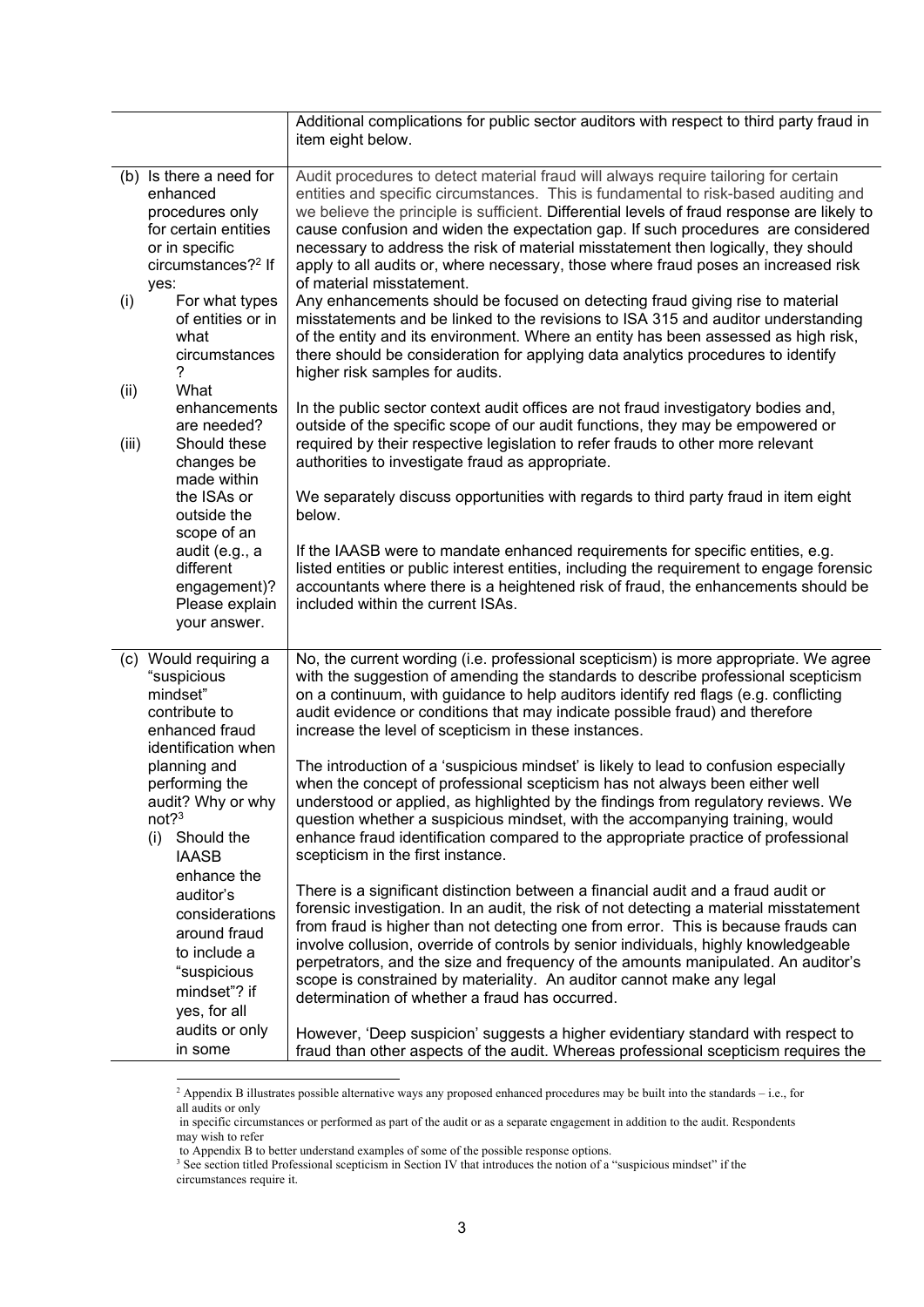| circumstances<br>7                                                                                                                                                                                                                                                                                                                                                                   | auditor to have a questioning mind and take critical assessments about the<br>sufficiency and appropriateness of evidence, deep suspicion could cause the<br>auditor to not give appropriate weight to high quality evidence.<br>There may be a risk associated with introducing and crystallising the term<br>"suspicious mindset". This will be impacted by and may impact materiality. The<br>auditor is not appointed to form an opinion that the entity and its financial<br>statements are free from fraud and error particularly where the Directors are not<br>equally focused on the existence of effective controls.<br>Additionally, adding an element of suspicion into audit tests still leaves auditors<br>vulnerable to issues with the expectation gap because it is an inherent risk of audit<br>that frauds, including those that are potentially material, will go undetected.                                                                                                                                                                                                                                                                                                                                                                                                                                                                                                                                                                                                   |
|--------------------------------------------------------------------------------------------------------------------------------------------------------------------------------------------------------------------------------------------------------------------------------------------------------------------------------------------------------------------------------------|-----------------------------------------------------------------------------------------------------------------------------------------------------------------------------------------------------------------------------------------------------------------------------------------------------------------------------------------------------------------------------------------------------------------------------------------------------------------------------------------------------------------------------------------------------------------------------------------------------------------------------------------------------------------------------------------------------------------------------------------------------------------------------------------------------------------------------------------------------------------------------------------------------------------------------------------------------------------------------------------------------------------------------------------------------------------------------------------------------------------------------------------------------------------------------------------------------------------------------------------------------------------------------------------------------------------------------------------------------------------------------------------------------------------------------------------------------------------------------------------------------|
| (d) Do you believe<br>more transparency<br>is needed about<br>the auditor's work<br>in relation to fraud<br>in an audit of<br>financial<br>statements? If yes,<br>what additional<br>information is<br>needed and how<br>should this<br>information be<br>communicated<br>(e.g. in<br>communications<br>with those charged<br>with governance,<br>in the auditor's<br>report, etc.)? | We are of the view that the auditor has the option to include additional disclosures<br>(similar to that of a key audit matter) on fraud and the auditor's work on fraud if<br>considered necessary to mitigate any expectation gap within the auditor's report.<br>This could include improved disclosure of the evidence and evaluation of<br>management's processes in complying with the requirements of ISA 240 regarding<br>enquiring/understanding management's processes in relation to fraud risk<br>identification and management's controls.<br>However, additional emphasis on fraud in the auditor's report, beyond that which is<br>focused on the impact on the financial statements, may increase the expectation<br>gap by setting a higher standard around fraud.<br>We are of the view that more clarity around materiality and what it means is<br>required, particularly in the context of fraud and how users may see qualitative<br>materiality as being more important than quantitative materiality when it comes to<br>fraud. This can help to narrow the expectation gap in relation to management's<br>responsibilities to address fraud risks and the effectiveness of their system of<br>internal control to prevent and detect instances of fraud. Additional information can<br>be included in communications to those charged with government on the audit<br>procedures but has to be balanced with not creating fraud risk by disclosure of audit<br>procedures. |
| 3.                                                                                                                                                                                                                                                                                                                                                                                   | The paper sets out the auditor's current requirements in relation to going concern in an audit of financial<br>statements, and some of the issues and challenges that have been raised with respect to this (see<br>Sections II and IV of the Discussion Paper). In your view:                                                                                                                                                                                                                                                                                                                                                                                                                                                                                                                                                                                                                                                                                                                                                                                                                                                                                                                                                                                                                                                                                                                                                                                                                      |
| (a) Should the auditor<br>have enhanced or<br>more requirements<br>with regard to<br>going concern in<br>an audit of<br>financial<br>statements? If yes,<br>in what areas?                                                                                                                                                                                                           | Generally, not considered a significant issue for the public sector, particularly where<br>the entity is reliant on ongoing government funding.<br>We are of the view that ISA 570 addresses the requirements with regards to going<br>concern. More explanation for the public sector context is always welcome.<br>If enhanced requirements were to be introduced it is appropriate that any enhanced<br>requirements apply initially to management with regard to appropriate assessment<br>and sufficient disclosure. In relation to auditors, the requirements are sufficient<br>given there is an existing requirement to highlight an emphasis of matter in the<br>auditor's report where there may be material uncertainty in relation going concern.<br>Extending going concern procedures beyond management's time period<br>Where material uncertainty exists over going concern and there are indicators that<br>the entity's going concern issues are likely to extend beyond 12 months, the auditor<br>could consider the longer time period in their assessment. Guidance will be needed<br>to identify the conditions that would cause the auditor to extend procedures into a<br>longer period.<br>Going concern and other concepts of resilience                                                                                                                                                                                                                                  |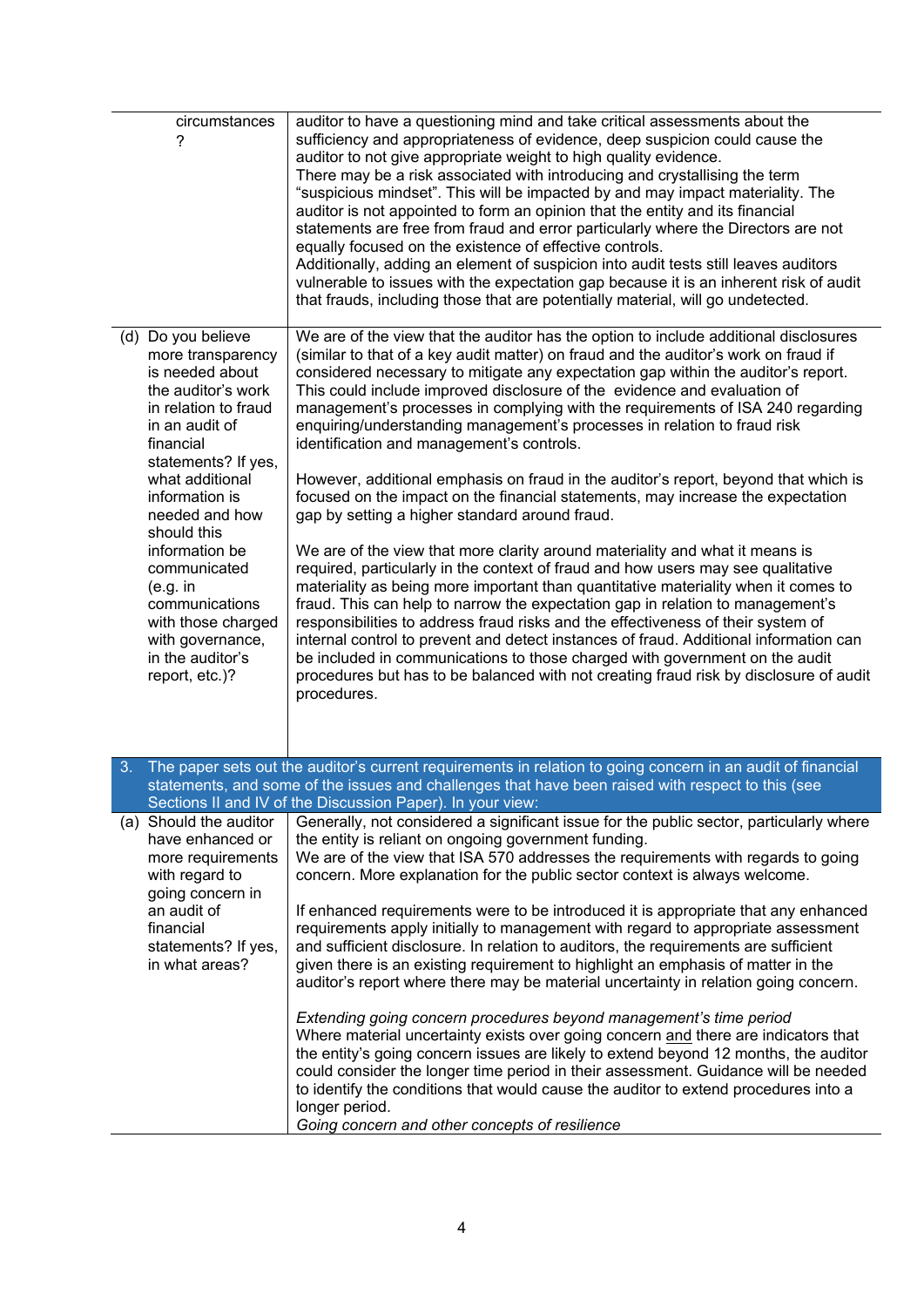|       |                                                                                                  | We note that these concepts are defined by the relevant jurisdiction's legislation.<br>Alignment of these concepts between different jurisdictions would require<br>considerable effort.                                                                                                                                                                                                                         |
|-------|--------------------------------------------------------------------------------------------------|------------------------------------------------------------------------------------------------------------------------------------------------------------------------------------------------------------------------------------------------------------------------------------------------------------------------------------------------------------------------------------------------------------------|
|       |                                                                                                  | Is it necessary to have different concepts of going concern and resilience?<br>Different concepts would require clear definitions so that users of financial<br>statements understand their meaning and how they apply to their circumstances.                                                                                                                                                                   |
|       |                                                                                                  | Narrowing the knowledge gap on the meaning of material uncertainty related to<br>going concern                                                                                                                                                                                                                                                                                                                   |
|       |                                                                                                  | The requirements to under IAS 1 to disclose management's assumptions and<br>judgements on going concern could be more specific. However, as the discussion<br>paper identified, ISA 570 requires disclosure of the nature and implications of<br>material uncertainty, which addresses the knowledge gap in some way.                                                                                            |
|       | (b) Is there a need for<br>enhanced<br>procedures only<br>for certain entities<br>or in specific | Preparation of the financial statements on a going concern basis is fundamental to<br>the audit. Therefore, any going concern procedures conducted as a result of an<br>audit should be consistent across all entities and should remain within the scope of<br>the audit to ensure the expectation gap is not widened.<br>Additional guidance on the application of the audit of going concern to public sector |
|       | circumstances? 1<br>if yes:                                                                      | entities (such as restructures of administrative arrangements where public functions<br>are ceased or transferred between legal entities) may be helpful. We welcome the<br>IAASB providing indicators of going concern for public sector entities.                                                                                                                                                              |
| (i)   | For what types<br>of entities or in<br>what                                                      |                                                                                                                                                                                                                                                                                                                                                                                                                  |
|       | circumstances<br>?                                                                               |                                                                                                                                                                                                                                                                                                                                                                                                                  |
| (ii)  | What                                                                                             |                                                                                                                                                                                                                                                                                                                                                                                                                  |
|       | enhancements                                                                                     |                                                                                                                                                                                                                                                                                                                                                                                                                  |
| (iii) | are needed?<br>Should these                                                                      |                                                                                                                                                                                                                                                                                                                                                                                                                  |
|       | changes be                                                                                       |                                                                                                                                                                                                                                                                                                                                                                                                                  |
|       | made within                                                                                      |                                                                                                                                                                                                                                                                                                                                                                                                                  |
|       | the ISAs or                                                                                      |                                                                                                                                                                                                                                                                                                                                                                                                                  |
|       | outside the                                                                                      |                                                                                                                                                                                                                                                                                                                                                                                                                  |
|       | scope of an                                                                                      |                                                                                                                                                                                                                                                                                                                                                                                                                  |
|       | audit (e.g., a<br>different                                                                      |                                                                                                                                                                                                                                                                                                                                                                                                                  |
|       | engagement)?                                                                                     |                                                                                                                                                                                                                                                                                                                                                                                                                  |
|       | Please explain                                                                                   |                                                                                                                                                                                                                                                                                                                                                                                                                  |
|       | your answer                                                                                      |                                                                                                                                                                                                                                                                                                                                                                                                                  |
|       | (c) Do you believe                                                                               | There may be an opportunity to increase transparency and understanding of the                                                                                                                                                                                                                                                                                                                                    |
|       | more transparency<br>is needed?                                                                  | scope of an audit by including summary information about the risk assessment<br>made and procedures performed by the auditor with respect to going concern,                                                                                                                                                                                                                                                      |
| (i)   | About the                                                                                        | consistent with how the matter might be described if it were a key audit matter. In                                                                                                                                                                                                                                                                                                                              |
|       | auditor's work                                                                                   | effect, this level of information may already be provided in KAM reports where there                                                                                                                                                                                                                                                                                                                             |
|       | in relation to                                                                                   | is uncertainty about going concern (where the reporting requirements of ISA 570 do                                                                                                                                                                                                                                                                                                                               |
|       | going concern                                                                                    | not apply) but which is a KAM. Given that IAS 1 Presentation of Financial                                                                                                                                                                                                                                                                                                                                        |
|       | in an audit of                                                                                   | Statements already requires suitable disclosure by the auditee in the financial<br>statements where there is a material uncertainty, we considers there is little scope                                                                                                                                                                                                                                          |
|       | financial                                                                                        | for the auditor to present more information about the material uncertainties as                                                                                                                                                                                                                                                                                                                                  |
|       | statements? If                                                                                   | primary responsibility falls upon the financial statement preparer and it would not be                                                                                                                                                                                                                                                                                                                           |
|       | yes, what<br>additional                                                                          | appropriate, unless it was the basis for a qualification, for the auditor to present                                                                                                                                                                                                                                                                                                                             |
|       | information is                                                                                   | additional information about the auditees' financial performance and position.                                                                                                                                                                                                                                                                                                                                   |
|       | needed and                                                                                       | The auditor should be providing to those charged with governance communication                                                                                                                                                                                                                                                                                                                                   |
|       | how should<br>this                                                                               | about what an auditor is required to do to mitigate the risk and there should be more<br>disclosure by Directors about how they have assessed and determined that the                                                                                                                                                                                                                                            |
|       | information be                                                                                   | entity is a going concern and will remain so for the foreseeable future.                                                                                                                                                                                                                                                                                                                                         |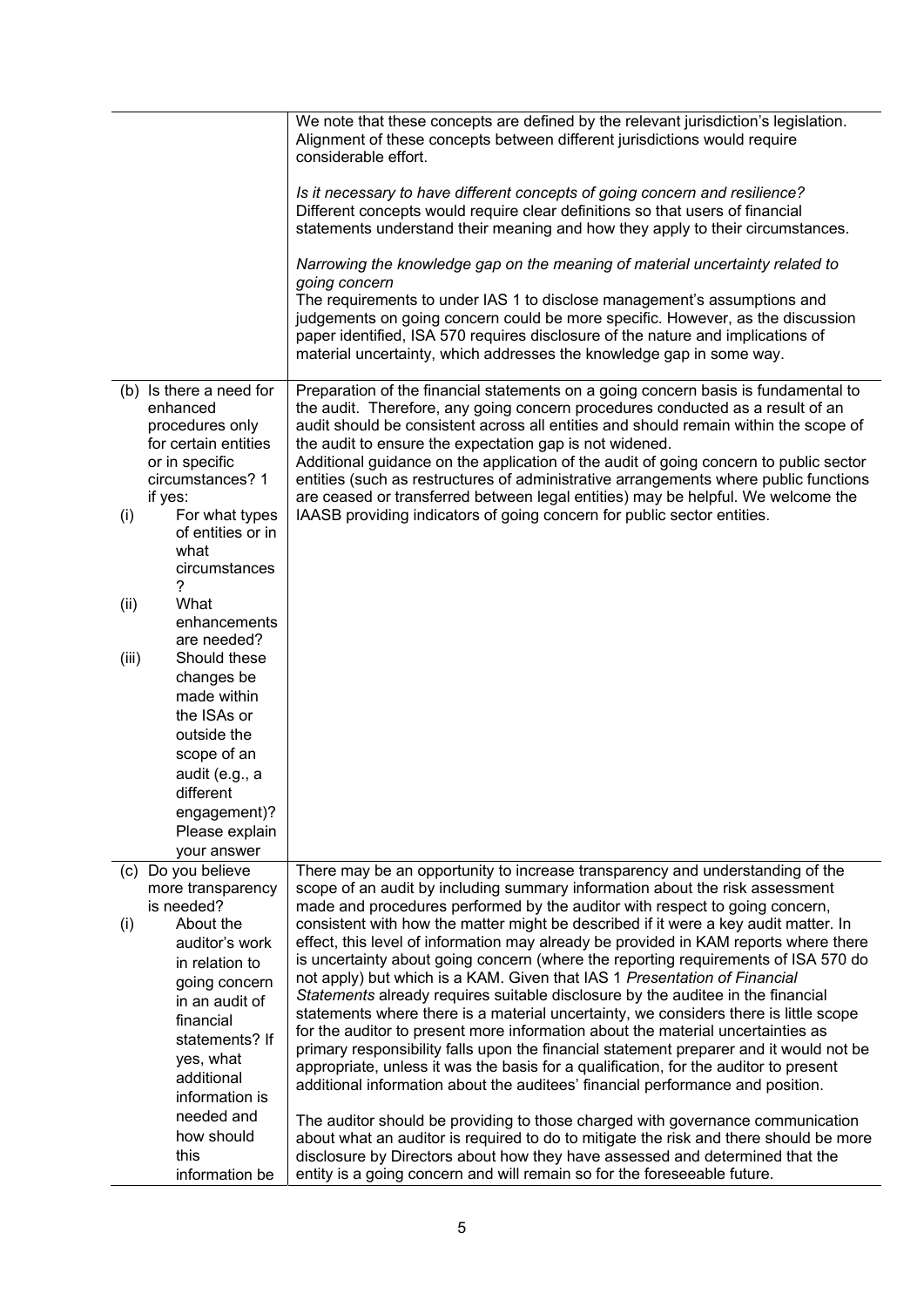|      | communicated    |                                                                                                    |
|------|-----------------|----------------------------------------------------------------------------------------------------|
|      | (e.g., in       |                                                                                                    |
|      | communicatio    |                                                                                                    |
|      | ns with those   |                                                                                                    |
|      |                 |                                                                                                    |
|      | charged with    |                                                                                                    |
|      | governance, in  |                                                                                                    |
|      | the auditor's   |                                                                                                    |
|      | report, etc.)?  |                                                                                                    |
| (ii) | About going     |                                                                                                    |
|      | concern,        |                                                                                                    |
|      | outside of the  |                                                                                                    |
|      | auditor's work  |                                                                                                    |
|      | relating to     |                                                                                                    |
|      | going           |                                                                                                    |
|      | concern? If     |                                                                                                    |
|      | yes, what       |                                                                                                    |
|      | further         |                                                                                                    |
|      | information     |                                                                                                    |
|      | should be       |                                                                                                    |
|      | provided,       |                                                                                                    |
|      | where should    |                                                                                                    |
|      | this            |                                                                                                    |
|      | information be  |                                                                                                    |
|      | provided, and   |                                                                                                    |
|      | what action is  |                                                                                                    |
|      | required to put |                                                                                                    |
|      | this into       |                                                                                                    |
|      | effect?         |                                                                                                    |
| 4    |                 | Are there any other matters the IAASB should consider as it progresses its work on fraud and going |

4. Are there any other matters the IAASB should consider as it progresses its work on fraud and going concern in an audit of financial statements?

ACCA's three components of the expectation gap are valid: Knowledge Gap, Performance Gap, and Evolution Gap – this is widening as a result of big data and accounting estimates.

A holistic approach is required, consider collaborating with accounting standards boards and professional bodies to ensure a consistent approach to requirements for all parties including management and those charged with governance.

## 5. The IAASB is interested in perspectives about the impact of corporate culture on fraudulent financial reporting and what, if any, additional audit procedures for the auditor should be considered by the IAASB in this regard.

It is important that the auditor understand the governance and culture of audited entities as it applies to all aspects of audit planning and risk response, including with respect to fraud. This understanding needs to be collaborated to appreciate the extent to which it is practised. We note that the increased requirements within ISA 315 relating to the overall risk response and consequential improvements to the fraud requirements promote the need to better understand an entity's corporate culture.

Additional guidance (to that available at ISA 315 for auditors on assessing the risk of fraud where corporate culture is weak, could better support the auditor response to ISA 315. Corporate culture is reviewed through understanding the entity during the planning phase of the audit and any risks identified through this process are considered, and as such we are not of the view that additional procedures are required.

Guidance could consider:

- Definition of the desired culture has the desired culture been communicated?
- Embedment has the desired culture been embedded into every part of the organisation? What evidence supports this?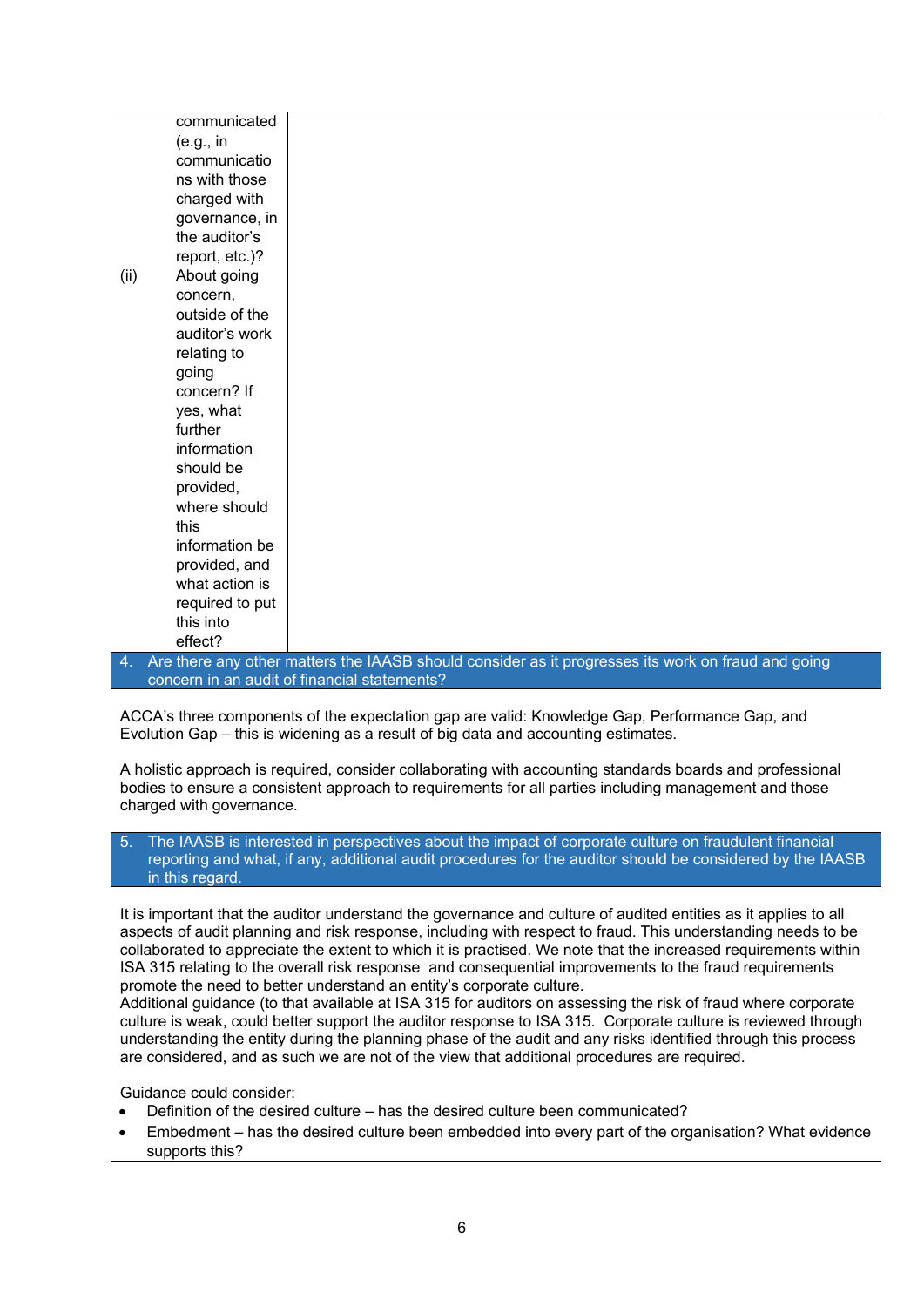- Monitoring and measurement how are the board and senior management monitoring culture? What evidence supports this?
- Governance how does the board and those charged with governance oversight this? What evidence supports this?
- 6. The IAASB is interested in perspectives about requiring the use of forensic specialists or other relevant specialists in a financial statement audit, and, if considered appropriate, in what circumstances the use of specialists should be required.

This is an auditor judgment expected to be made by the engagement leader having done a robust risk assessment. Forensics specialists may be a suitable response in particular circumstances where a specific fraud risk that poses a risk of material misstatement that is beyond the skills of the generalist audit team to address has been identified.

Use of forensic specialists is unlikely to be an appropriate generic response because it is beyond the scope of an audit engagement and may divert audit attention and resources away from areas of higher non-fraud related risk. Requiring the engagement of forensic specialists must have regard to materiality and recognise time and cost impacts for the audit.

In the public sector context, suspicion of fraud may be referred to other regulatory bodies who have specialised forensic teams.

7. As the world is changing and non-material frauds are becoming more prevalent, the IAASB would like to explore whether more needs to be done in relation to non-material frauds identified. As such, the IAASB is interested in perspectives about the perceived responsibilities of the auditor regarding non-material fraud in a financial statement audit (i.e., a broader focus on fraud) and what additional procedures, if any, may be appropriate. The IAASB is also interested in perspectives about whether additional audit procedures should be required when a non-material fraud is identified, and if so, what types of procedures.

The basis of a financial audit is materiality, notwithstanding this, if a non-material fraud is identified, current practice for auditors is to identify how the fraud occurred. This would assist in determining the risk of any nondiscovered material fraud in relation to the financial statements. This may not be clearly understood as a current requirement, therefore, suggest the IAASB expand on this requirement with further guidance to help auditors apply the requirement.

Any activity needs to not confuse users or practitioners about the auditor's responsibility with respect to fraud. The auditor's responsibilities for reporting fraud are already considered clear in the auditing standards. From a practical perspective, it would be difficult to apply an audit methodology that require two levels of materiality – one for the financial statements and one for fraud.

In the public sector context, there may be specific requirements for the referral of fraud for further investigation. Auditor-Generals may decide to consider the public interest perspective (qualitative, nature) and resource other audit activities additional to the scope of the financial audit.

8. The IAASB is interested in perspectives on whether enough emphasis is placed on the auditor's responsibilities around fraud related to third parties. We are also interested in feedback about the auditor's role in relation to third party fraud that does not result in a material misstatement of the financial statements but may have a severely negative impact on the entity (e.g., cybercrime attacks).

There are two concepts for third party fraud relevant here. As noted, the potential for third parties to impair the ability of the entity through activities like cyber-attacks is an increasing risk in the current environment. There is a possibility of undetected attacks happening during the audited year that undermines control effectiveness, there is also the possibility that inabilities to prevent such attacks presents a threat to the ability of the entity to operate as a going concern. Assessing comprehensively the entity's susceptibility to third party fraud may require specialist industry knowledge and skills. As such, this assessment is dependent on management/those charged with governance having inhouse or engaging external expertise. The auditor is dependent on mgt's expert's assessment . More guidance on this would be beneficial.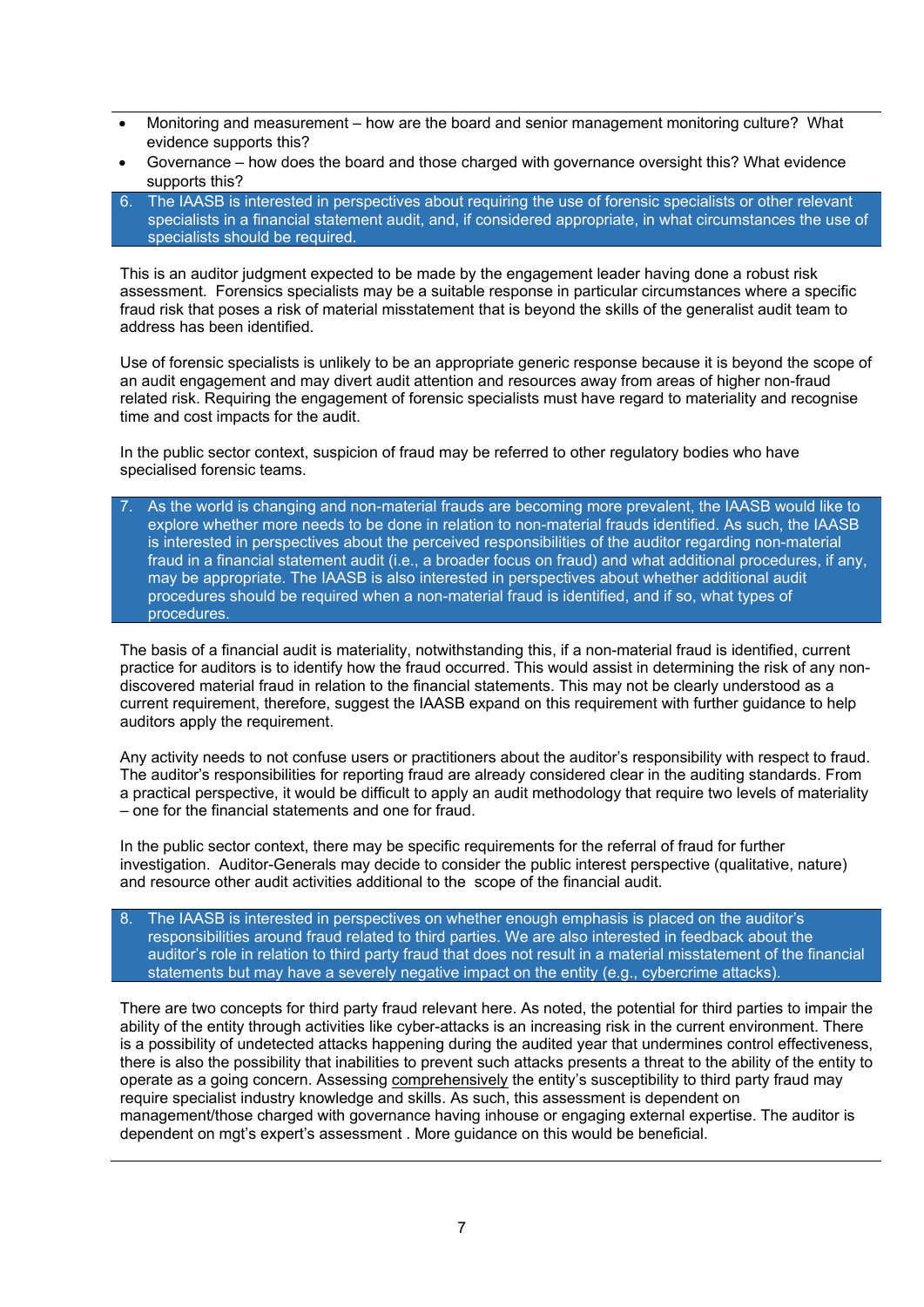In the public sector, third party fraud may be significant where government activities, such as the payment of benefits or the application of taxation, is dependent upon information provided by third parties. While it is generally accepted that transactions made by governments in good faith where fraud or error by a third party has not yet been detected should be recorded and recognised in financial statements, auditing the appropriateness and fair presentation of related disclosures remains a challenge to public sector auditors. Additional guidance in this area would be beneficial.

9. The IAASB is interested in perspectives on whether additional engagement quality control review procedures specifically focused on the engagement team's responsibilities relating to fraud should be considered for audits of financial statements of listed entities, and those other engagements, if any, for which the firm has determined an engagement quality control review is required.

Current coverage for EQCR around key judgements, of which fraud may be a matter in audit planning, is sufficient as the EQCR is already involved in work around significant risk and judgements in the audit file.

10. The IAASB is interested in perspectives on whether entities should be required to assess their ability to continue as a going concern for longer than twelve months, and therefore whether auditors should be required to consider this longer time period in their assessment, beyond the current required period. If stakeholders believe a longer timeframe should be required, alignment will need to be retained between the requirements under the applicable financial reporting framework and the auditing standards in order for auditors to be able to adequately perform their procedures.

The auditor's responsibilities with respect to going concern already pose significant challenges given the need to obtain and audit forecast information to cover the relevant period. Any extension of this period would significantly increase audit risk and therefore necessary audit effort, given the increased uncertainty of forecast information over time. We do not believe this is the responsibility of the auditor. The auditor may not always have sufficient information to assess or support an opinion in relation to an entity's going concern beyond 12 months, due to the inherent limitations of an audit (mentioned above) and how this impacts on the auditor's ability to determine events or conditions beyond 12 months and therefore the entity's going concern status. Auditing assumptions and forecasts of more than twelve months is likely to be inherently risky and unreliable given industry/environmental changes.

11. The IAASB is interested in perspectives about whether changes are needed with regard to going concern and other concepts of resilience (within the purview of the IAASB's remit).

No considered a significant issue for the public sector.

12. The IAASB is interested in perspectives on what more is needed to narrow the knowledge gap with regard to the meaning of material uncertainty related to going concern, to enable more consistent interpretation of the concept.

Not currently considered a significant risk in the public sector audit environment. However, a broader education piece for the public and users of the financial statements would be useful.

13. In addition, the IAASB is interested in perspectives about whether the concept of, and requirements related to, a material uncertainty in the auditing standards is sufficiently aligned with the requirements in the international accounting standards.

Considered sufficiently aligned.

14. The IAASB is interested in perspectives about whether more is needed related to professional Scepticism when undertaking procedures with regard to fraud and going concern and what additional procedures, if any, may be appropriate.

Effective professional scepticism is driven by suitable involvement, coaching, and direction of staff, especially in the risk identification and response stages of the audit. As stated above we can do more to enhance professional scepticism in the execution of our audits. Additional guidance in relation to applying professional scepticism in relation to fraud and going concern would be useful and appropriate.